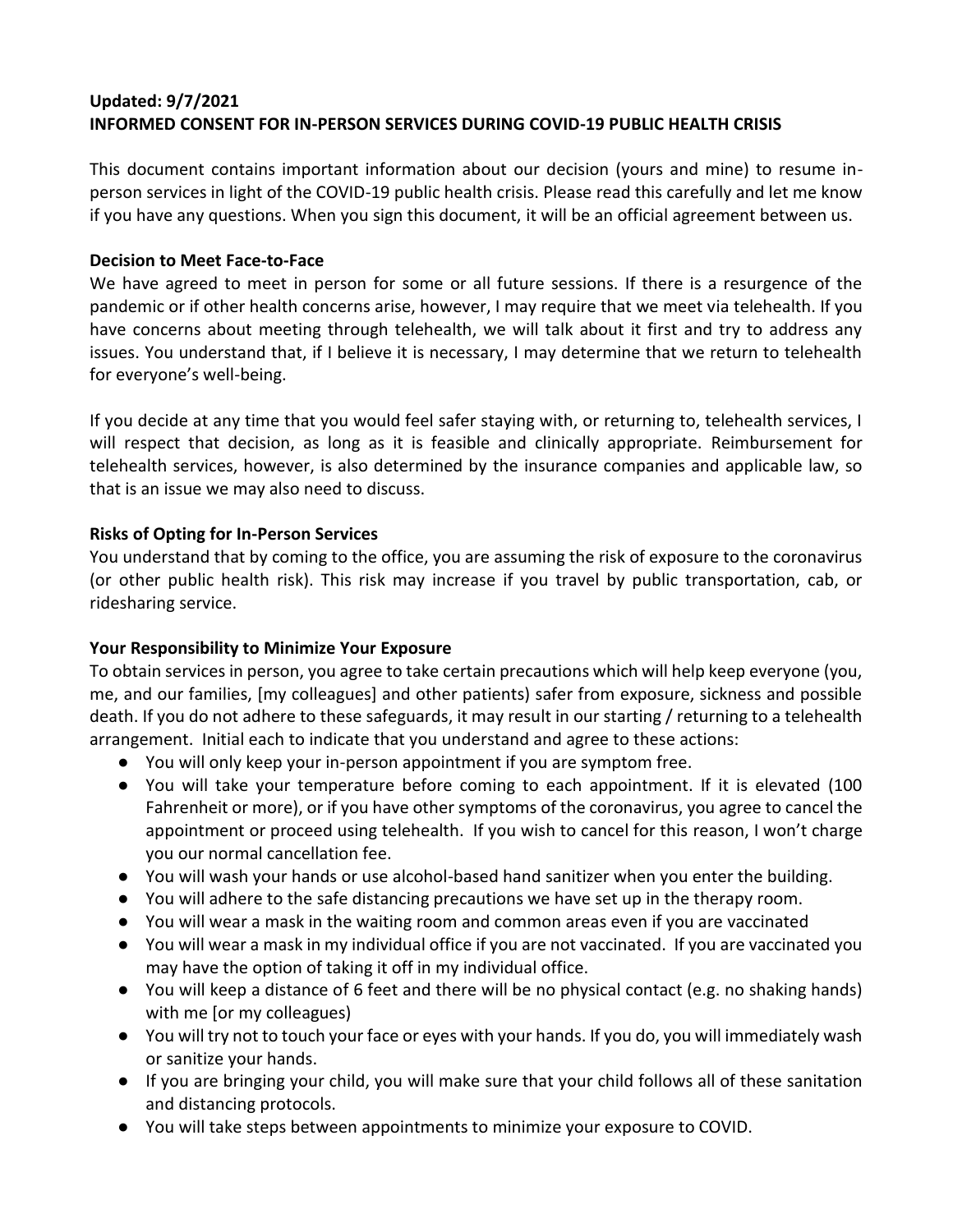- If you have a job that exposes you to other people who are infected, you will immediately let me know.
- If your commute or other responsibilities or activities put you in close contact with others (beyond your family), you will let me know.
- If a resident of your home tests positive for the infection, you will immediately let me know and we will then resume treatment via telehealth.
- Support and Therapy Groups- Clients who are wanting to attend group in person must be vaccinated.

I may change the above precautions if additional local, state or federal orders or guidelines are published. If that happens, we will talk about any necessary changes.

## **My Commitment to Minimize Exposure**

My practice has taken steps to reduce the risk of spreading the coronavirus within the office. Please let me know if you have questions about these efforts.

## **If You or I Are Sick**

You understand that I am committed to keeping you, me, [my colleagues] and all of our families safe from the spread of this virus. If you show up for an appointment and I believe that you have a fever or other symptoms, or believe you have been exposed, I will have to require you to leave the office immediately. We can follow up with services by telehealth as appropriate.

If I [or anyone I have been in contact with] test positive for the coronavirus, I will notify you so that you can take appropriate precautions.

# **Your Confidentiality in the Case of Infection**

If you have tested positive for the coronavirus, I may be required to notify local health authorities that you have been in the office. If I have to report this, I will only provide the minimum information necessary for their data collection and will not go into any details about the reason(s) for our visits. By signing this form, you are agreeing that I may do so without an additional signed release.

#### **Informed Consent**

This agreement supplements the general informed consent/business agreement that we agreed to at the start of our work together.

Your signature below shows that you agree to these terms and conditions.

\_\_\_\_\_\_\_\_\_\_\_\_\_\_\_\_\_\_\_\_\_\_\_\_\_ \_\_\_\_\_\_\_\_\_\_\_\_\_\_\_\_\_\_\_\_\_\_\_\_\_

\_\_\_\_\_\_\_\_\_\_\_\_\_\_\_\_\_\_\_\_\_\_\_\_\_ \_\_\_\_\_\_\_\_\_\_\_\_\_\_\_\_\_\_\_\_\_\_\_\_\_

Patient/Client Date

Therapist/ Melinda Grady Bauer **Date** Date